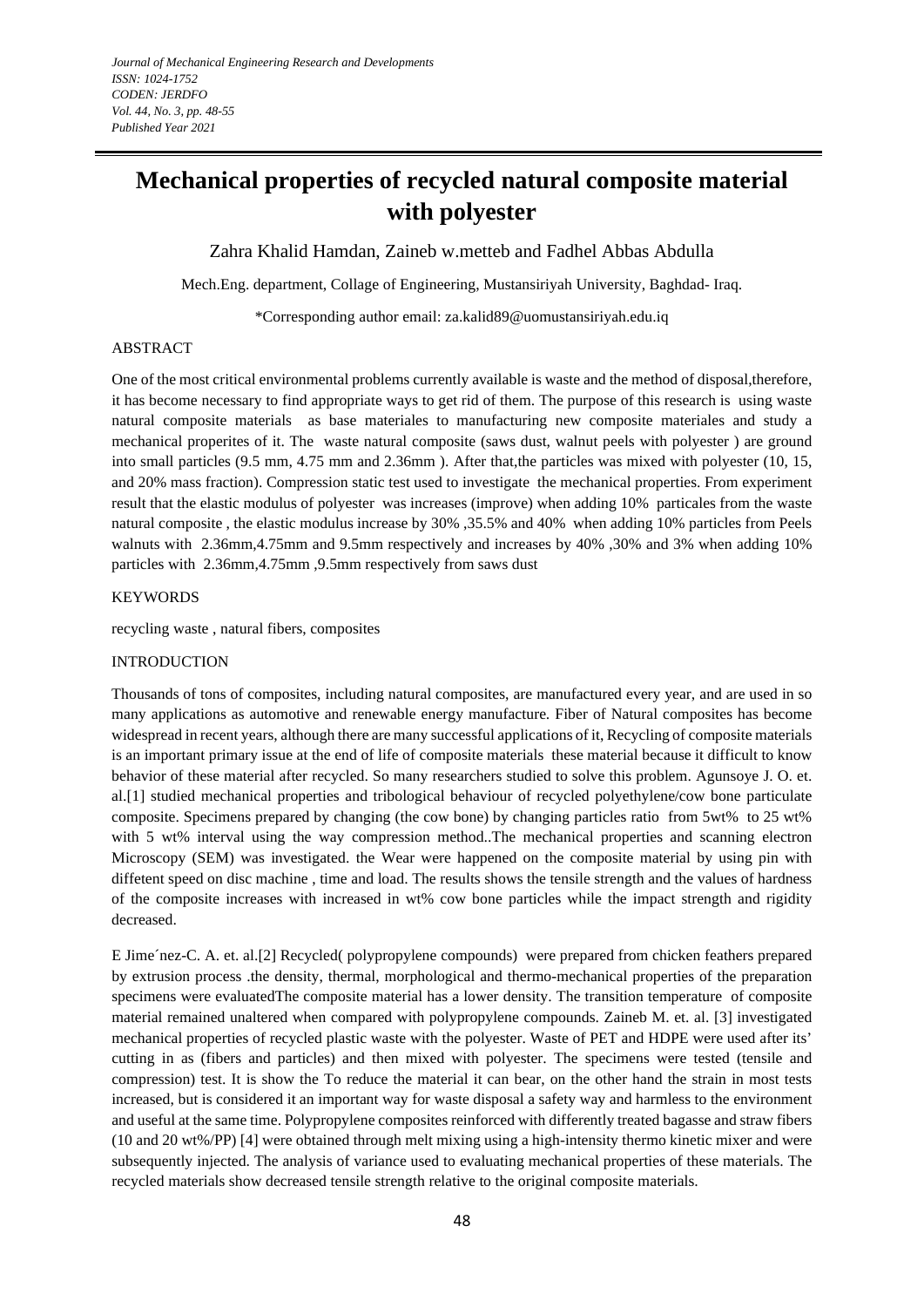Due to the natural composite waste recycling, the price of the products can be reduced and it saves the environment and reduces solid waste, the aim of paper stuided the behavior (mechainical properties) of composite materials ( after Recycling) and most importantly , Recycling will ultimately lead to resource and reserve energy. Yong Lei et. al.[5] studied Composites setup recycled (HDPE) and natural fibers (wood and bagasse) were made through melt blending and compression molding. The effects of the fibers and coupling agent (type and concentration) on the composite properties were studied. The modulus and impact strength of the composites had maxima with MAPE content increase. The composites had lower crystallization peak temperatures and wider crystalline temperature range than neat RHDPE, and their thermal stability was lower than RHDPE. This work included added partical of waste natural composite materials (saws dust, walnut peels) to polyester resin with difereny partical size and different weight fraction to finding the mechanical properites

### EXPERIMENTAL METHOD

The main purpose of this experiment is to dispose of waste safely and in a healthy way, as well as recycle and use this waste. Therefore, samples were taken from Natural waste composite (which made from two type of fiber saws dust and walnut peels with polyester resian) are crushed then grinded to get small particles which classified into three sizes [6,7,8] (9.5 mm, 4.75 mm and 2.36mm ). where are used three sieves to classify the particles as in figures (1).



**Figure 1.** Sieves to isolate the particles

The partical are mixed with polyester with(20,15, 10%) weight fraction ratio [9,10]. After mixing polyester with various particles, it is poured into special mold[ 11,12] to obtain samples for static compression tests according to the specifications for compression ASTM- (D695M-89). In this work ,the dimensions used for compression test (cylindrical specimens) Lo/do are 1.5 to 3. where used length and diameter respectively ( 36 and 18 mm ) .as shown in figure 3 in figure  $(2)$  [13,14]



**Figure 2.** The test specimens of polyester mixing with particles

The compresion tests are held in the laboratories University of Mustansiriyah - College of engineering and The test machine which used of (LARRY) The speed was set to 2 mm/min [15] brand as shown in the figure (3).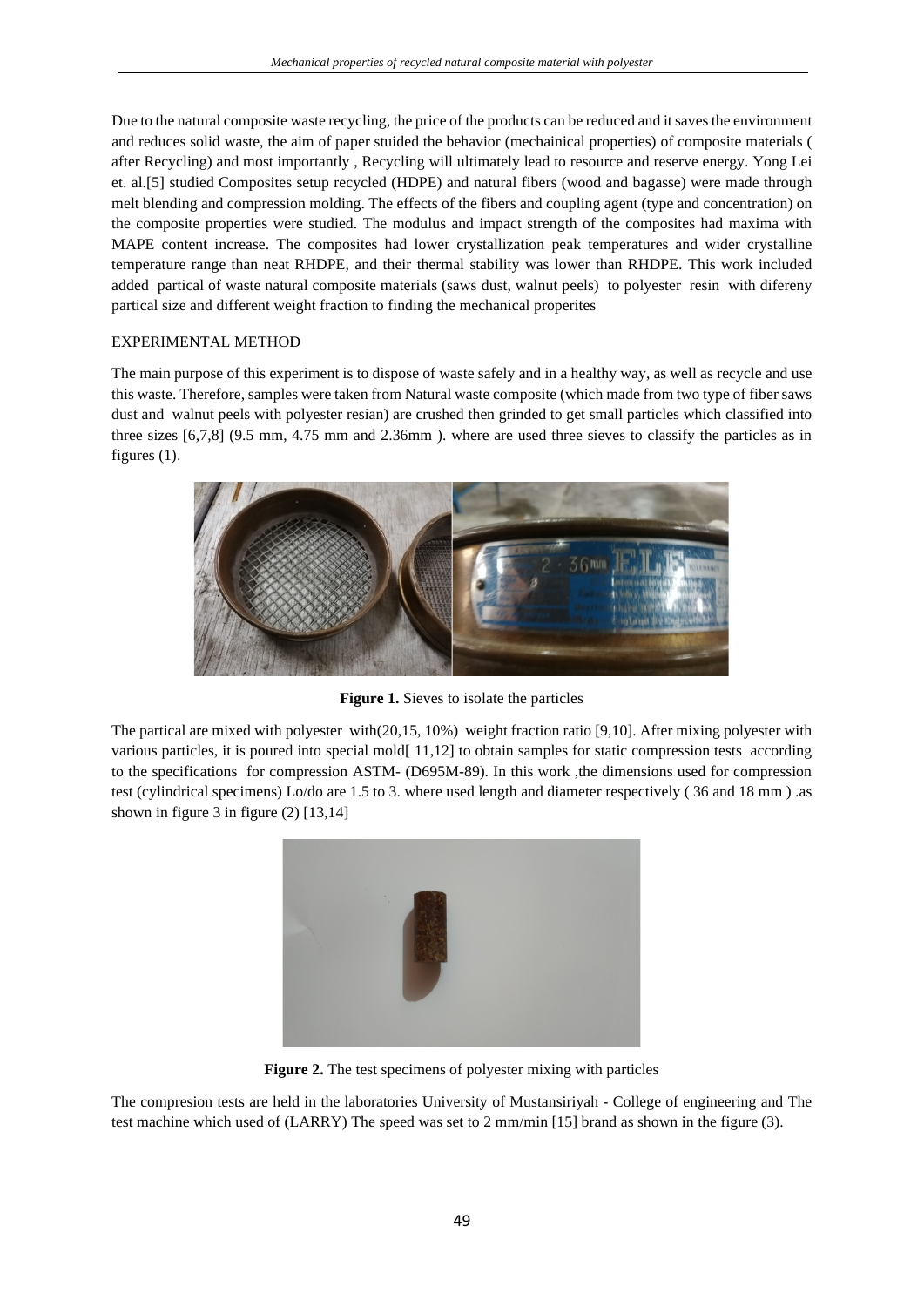

**Figure 3.** Compression machine (LARRY brand) to test sample

### RESULTS

As shown in Figures (4 to 12), the practical results presented in the stress and strain curves. The results were represented in the compression test for particles (2.36 mm in size) mixed with polyester with two particles (saw dust and walnut peels) by ratio 10% compared to pure polyester, it can see that when adding 10% of the particles with size (2.36mm) improve the elastic modulus from 4.28 Gpa to 5.6 GPa when adding walnut peels and to 6 GPa by adding saws dust, meaning that it increased by 30% and 40% respectively, as well as the stress failure of pure polyester 103 Mpa decreased in very simple proportions (7,3) % when adding 10% of (saw dust and walnut shells) respectively. The elastic modulus of samples was reduced by a mixing ratio of 15% from particles (4.75 mm and 9.5 in size) to 3.6 GPa when adding saws dust [16,17]. The minimum failure stress is happened when adding 20% of the particles (9.5 mm size) from saws dust ,where the stress is 58 Mpa and the elastic modulus is 3.7 GPa All results for all samples are shown in table (1) and (2)

|  |  |  |  |  | Table 1. Results for stress - strain curves for pure polyester |
|--|--|--|--|--|----------------------------------------------------------------|
|--|--|--|--|--|----------------------------------------------------------------|

| Sample         | Failure stress<br>MPa | Maximum strain | Elastic Modulus<br>(E) GPa |
|----------------|-----------------------|----------------|----------------------------|
| Pure polyester | 103                   | 0.065          | 4.28                       |

| Sample                 |     | Saw dust                 |                   |                                 | Peels walnuts            |                   |                                 |
|------------------------|-----|--------------------------|-------------------|---------------------------------|--------------------------|-------------------|---------------------------------|
| Particles<br>ratio %   |     | Failure<br>MPa<br>stress | Maximum<br>strain | Elastic<br>Modulus<br>$(E)$ GPa | Failure<br>stress<br>MPa | Maximum<br>strain | Elastic<br>Modulus<br>$(E)$ GPa |
| 2.36<br>m <sub>m</sub> | 10% | 96                       | 0.035             | 6                               | 100                      | 0.04              | 5.6                             |
|                        | 15% | 89                       | 0.013             | 4.5                             | 90.6                     | 0.017             | $\overline{4}$                  |
|                        | 20% | 71                       | 0.015             | 4.5                             | 79.3                     | 0.012             | 4.6                             |
| 4.75<br>mm             | 10% | 93.5                     | 0.0117            | 5.6                             | 95.7                     | 0.0165            | 5.8                             |
|                        | 15% | 77.8                     | 0.014             | 4.2                             | 72                       | 0.0115            | 3.6                             |
|                        | 20% | 66.5                     | 0.0113            | 4.4                             | 70                       | 0.0125            | 3.2                             |
| mm<br>6.6              | 10% | 82                       | 0.0145            | 4.4                             | 89                       | 0.0115            | 6                               |
|                        | 15% | 62                       | 0.011             | 4                               | 66                       | 0.0118            | 3.6                             |
|                        | 20% | 58                       | 0.01              | 3.7                             | 61                       | 0.0115            | 3.6                             |

**Table 2.** Results for stress – strain curves for pure polyester with particles different samples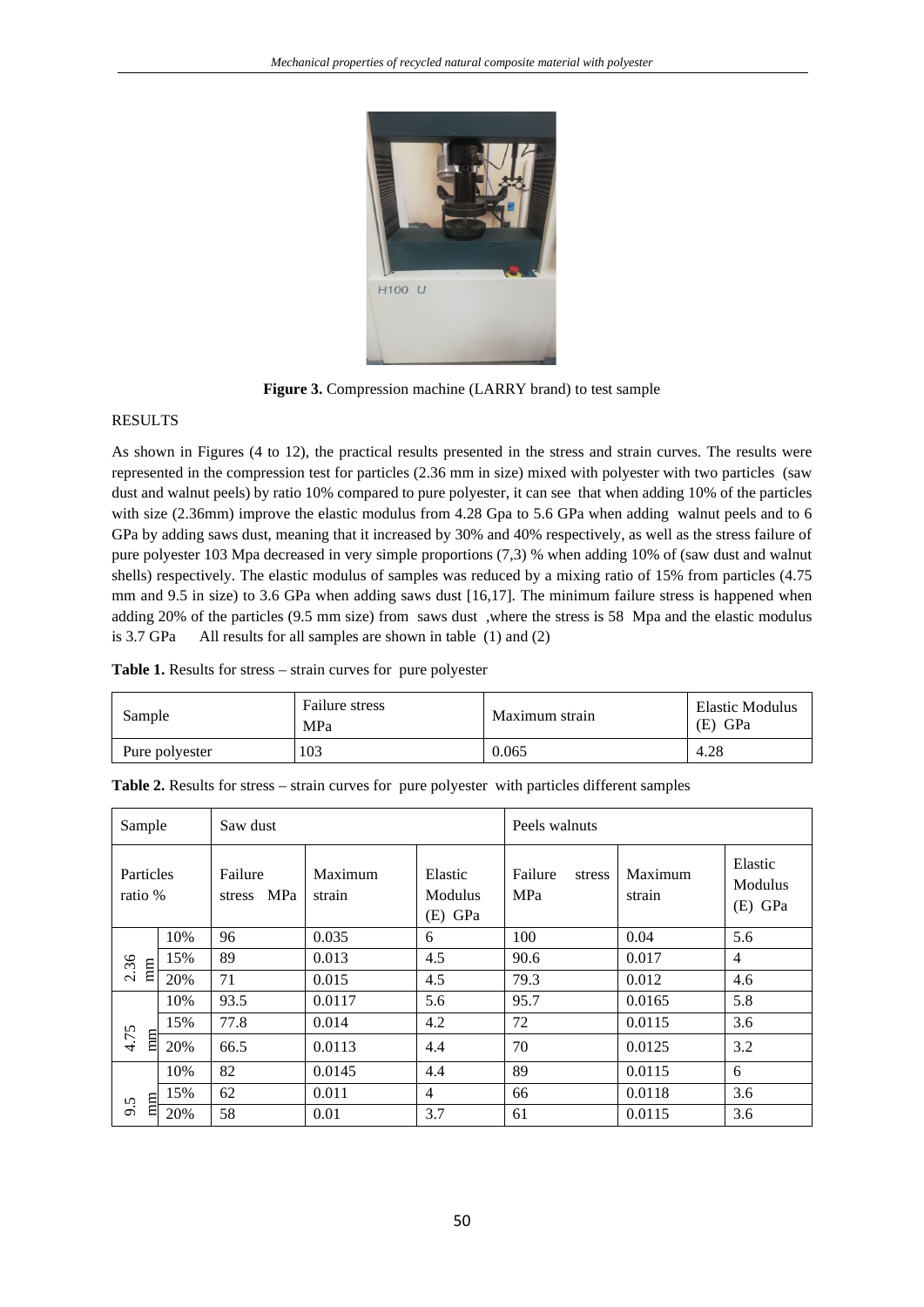

**Figure 4.** Stress – strain curve for compression test for 10 % from 2.36mm particles mixed in polyester



**Figure 5.** Stress – strain curve for compression test for 15 % from 2.36mm particles mixed in polyester



**Figure 6.** Stress – strain curve for compression test for 20 % from 2.36mm particles mixed in polyester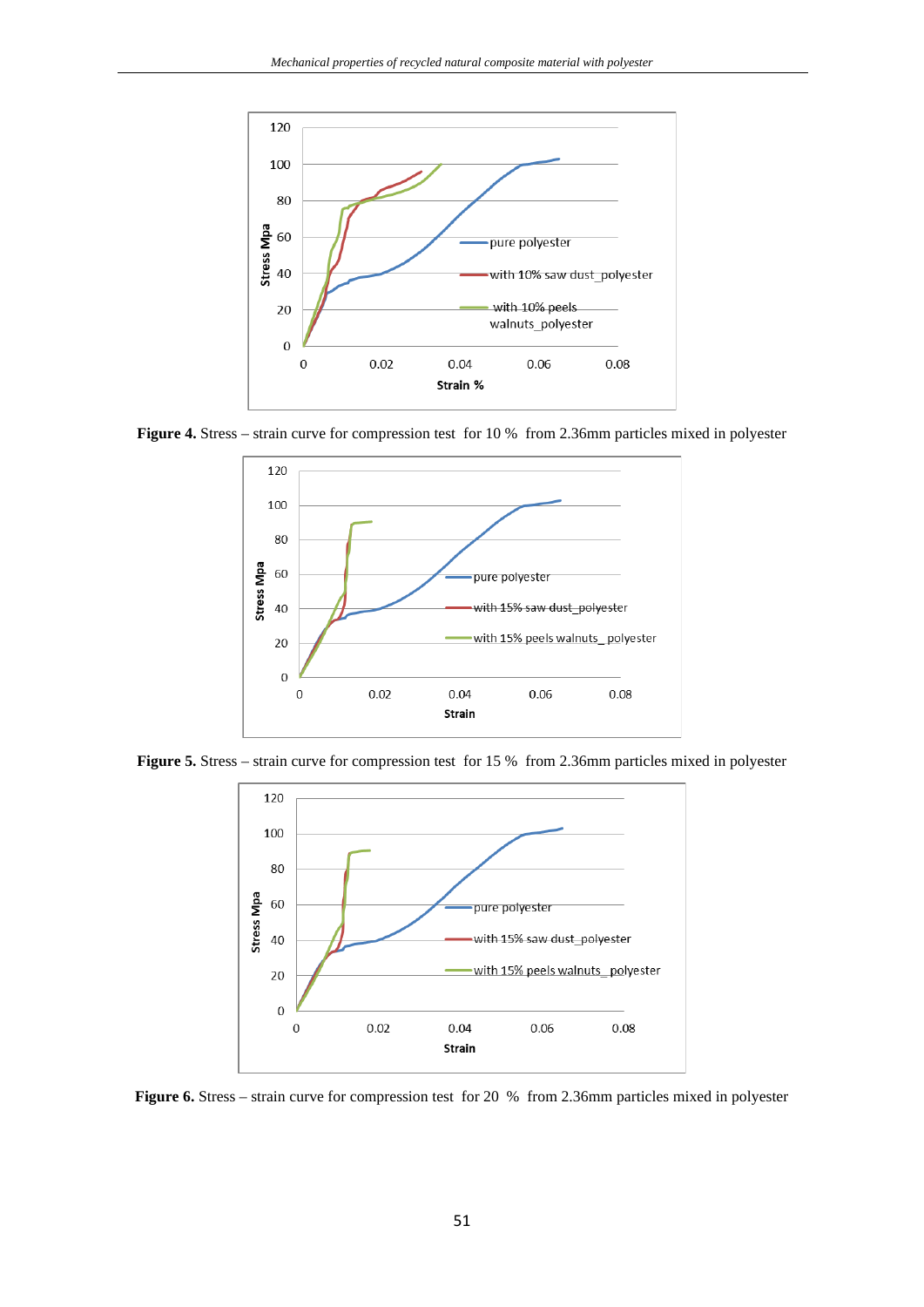

**Figure 7.** Stress – strain curve for compression test for 10 % from 4.75 mm particles mixed in polyester



**Figure 8.** Stress – strain curve for compression test for 15 % from 4.75 mm particles mixed in polyester



**Figure 9.** Stress – strain curve for compression test for 20% from 4.75 mm particles mixed in polyester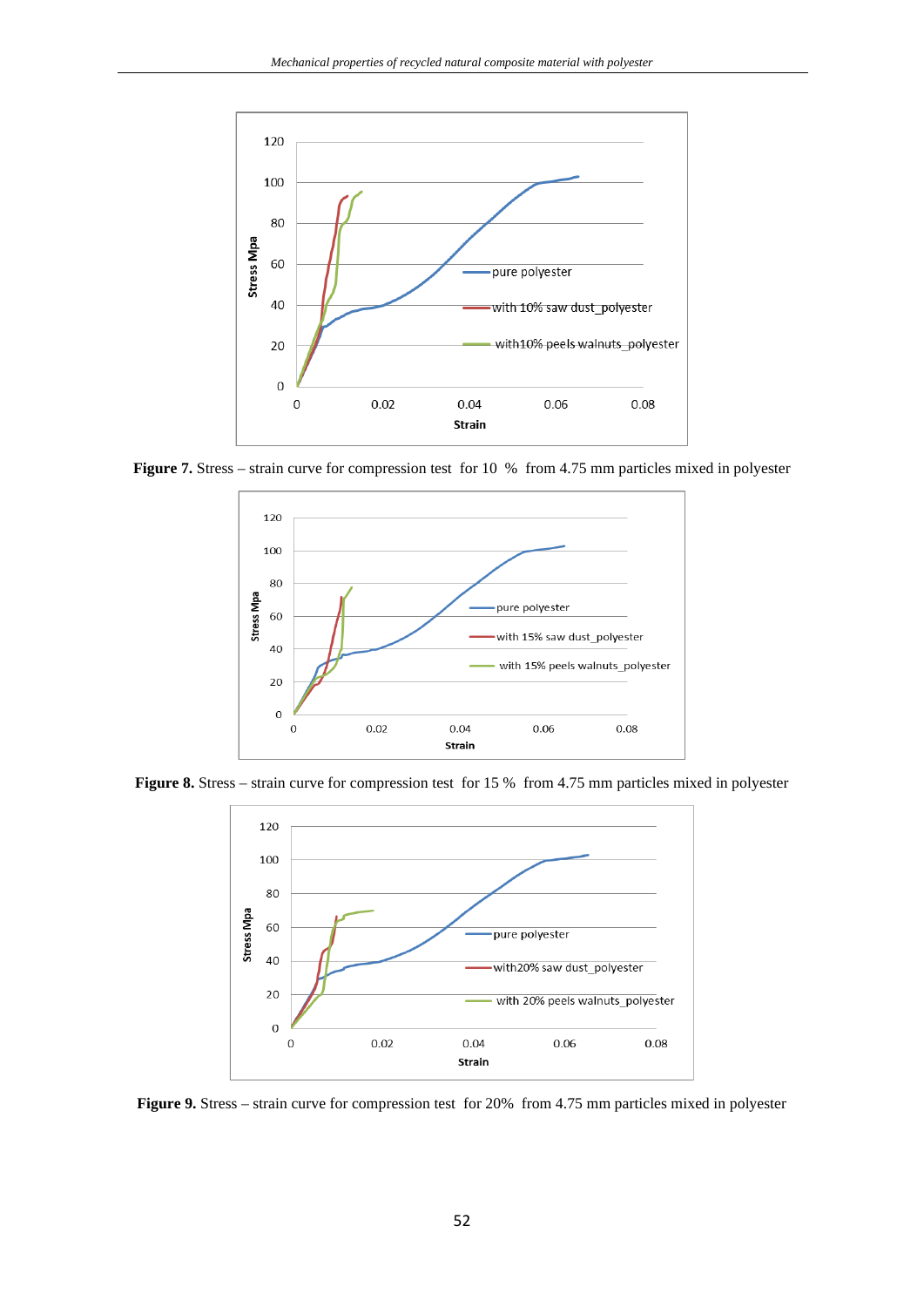

**Figure 10.** Stress – strain curve for compression test for10% from 9.5 mm particles mixed in polyester



**Figure 11.** Stress – strain curve for compression test for 15% from 9.5 mm particles mixed in polyester



**Figure 12.** Stress – strain curve for compression test for 20% from 9.5 mm particles mixed in polyester

# **CONCLUSION**

1. It was found that it is possible to reuse materials that made from natural composite materials (thermoset), which are difficult to dispose of by traditional methods and take them from waste and broken down mechanically into small particles of different sizes (9.5mm, 4.75mm and 2.36 mm) and mixed with the resin material .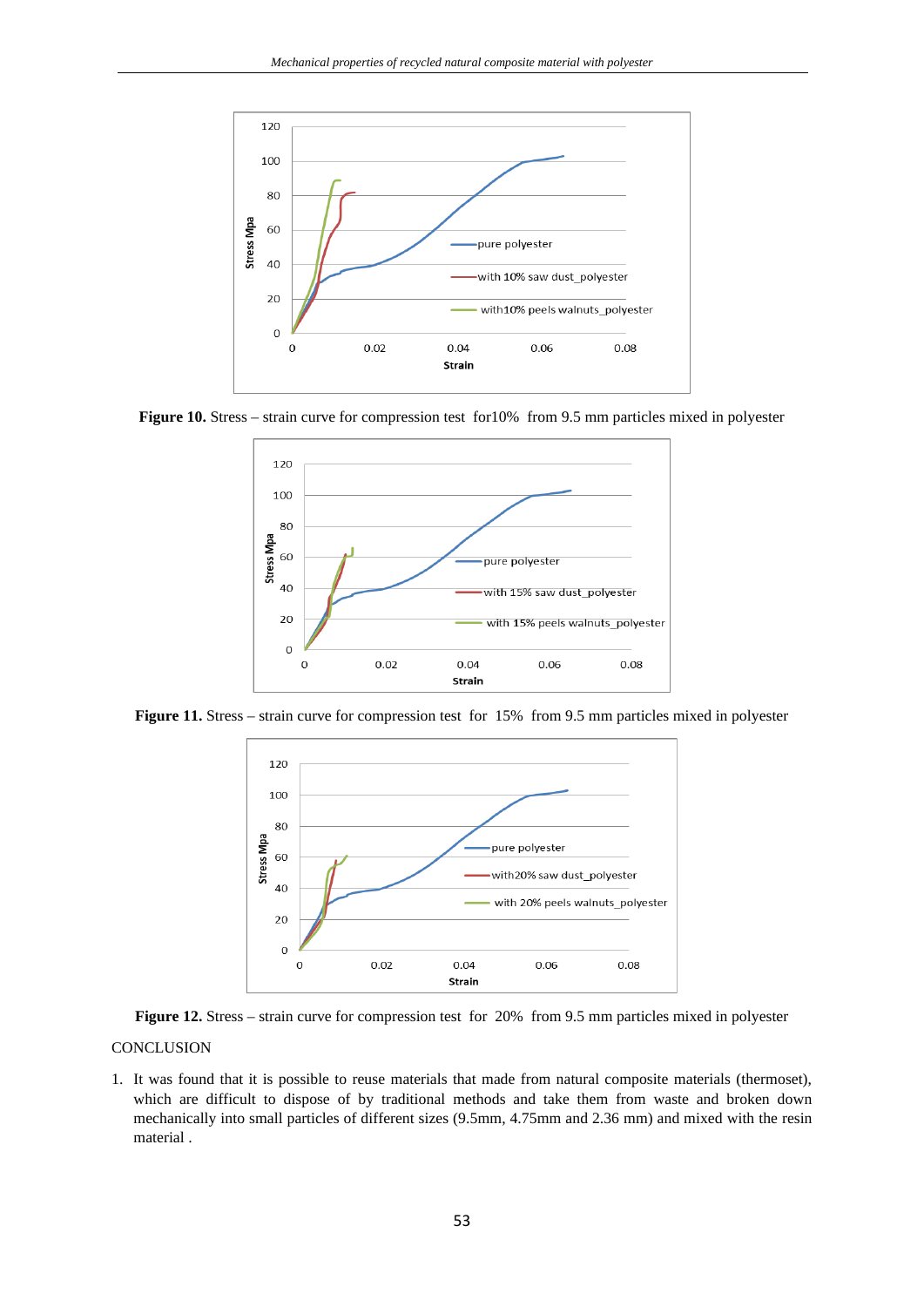- 2. It was found that when adding these particles (Natural waste composite ) to polyester directly affects on the elastic modulus of polyester and that this change is non-linear, This effect changes with the change of the size of the particles and the mixing ratio.
- 3. The elastic modulus of polyester increases when adding 10% of particles ( natural waste composite) with size (2.36mm,4.75mm,9.5mm).
- 4. The stress decreasing when adding the particles (Natural waste composite ) to polyester ,and this decreasing was very small when adding 10% of particles.
- 5. The elastic modulus of polyester increase by 40% ,30% and 3% when adding 10% particles from saws dust with 2.36mm,4.75mm ,9.5mm respectively .
- 6. The elastic modulus of pure polyester increase by 30% , 35.5% and 40% when adding 10% particles of Peels walnuts with 2.36mm ,4.75mm and 9.5mm respectively .
- 7. The method of utilizing the waste was obtained by re-using it in various industries. Therefore, in this paper recommend and emphasize through this research the importance of recycling composites in general and using them in new applications.

#### ACKNOWLEDGMENTS

The authors (Zahra K. Hamdan, Zaineb W. Metteb, and Fadhel Abbas Abdulla) would like to thank Mustansiriyah University [\(www.uomustansiriyah.edu.iq](http://www.uomustansiriyah.edu.iq/) ) Baghdad-Iraq for its support in the present work.

### **REFERENCES**

- [1] J. Agunsoye, et al., "Mechanical properties and tribological behaviour of recycled polyethylene/cow bone particulate composite", *Journal of Materials Science Research,* Vol. 2, No. 2, Pp. 41, 2013.
- [2] E.J.C. Amieva, et al., "Composites from chicken feathers quill and recycled polypropylene", *Journal of Composite Materials*, Vol. 49, No. 3, Pp. 275-283, 2015.
- [3] Z.W. Metteb, F.A. Abdalla, and E.S. Al-Ameen, "Mechanical properties of recycled plastic waste with the polyester", *In AIP Conference Proceedings*, Vol. 2213, No. 1, Pp. 020067, 2020.
- [4] R.M. Leão, et al., "The Recycling of sugarcane fiber/polypropylene composites", *Materials Research*, Vol. 18, No. 4, Pp. 690-697, 2015.
- [5] Y. Lei, et al., "Preparation and properties of recycled HDPE/natural fiber composites", *Composites Part A: applied science and manufacturing*, Vol. 38, No. 7, Pp. 1664-1674, 2007.
- [6] Z.K. Hamdan, and F.A. Abdullah, "Investigation of the Adding Nano Particles to Composite Material under High Strain Rate Torsion with Hygrothermal Effect", *Technology,* Vol. 9, No. 6, Pp. 1098-1114, 2018.
- [7] R.F. Jassim, and F.A. Abdulla, "Investigation Experimentally the Effect of Thermal Stresses on the Straight and Curved Natural Composite Material Pipes", *In IOP Conference Series: Materials Science and Engineering,* Vol. 928, No. 2, Pp. 022065, 2020.
- [8] Z.K. Hamdan, F.A. Abdalla, and Z.W. Metteb, "Effect of acids salts and water on natural composite materials", *In AIP Conference Proceedings,* Vol. 2213, No. 1, Pp. 020075, 2020.
- [9] Q.S. Mahdi, F. Abbas, and H.S. Mahdi, "Heat transfer investigation in a circular tube fabricated from nanocomposite materials under a constant heat flux", *Int. J. Mech. Mechatronics Eng.,* Vol. 18, Pp. 44-52, 2018.
- [10] A.F. Hussein, F.A. Abdulla, Z.K. Hamdan, and W.A. Ali, "Investigation of stress concentration factor for natural composite material", *In IOP Conference Series: Materials Science and Engineering,* Vol. 870, No. 1, Pp. 012155, 2020.
- [11] S.M. Qasim, F.A. Mohammed and R. Hashim, "Numerical investigation of the thermal behavior of heated natural composite material", *IOP Conf. Ser. Mater. Sci. Eng.,* Vol. 95, 2015.
- [12] E.S. Al-Ameen, J.J. Abdulhameed, F.A. Abdulla, A.A.F. Ogaili and M.N.M. Al-Sabbagh, "Strength